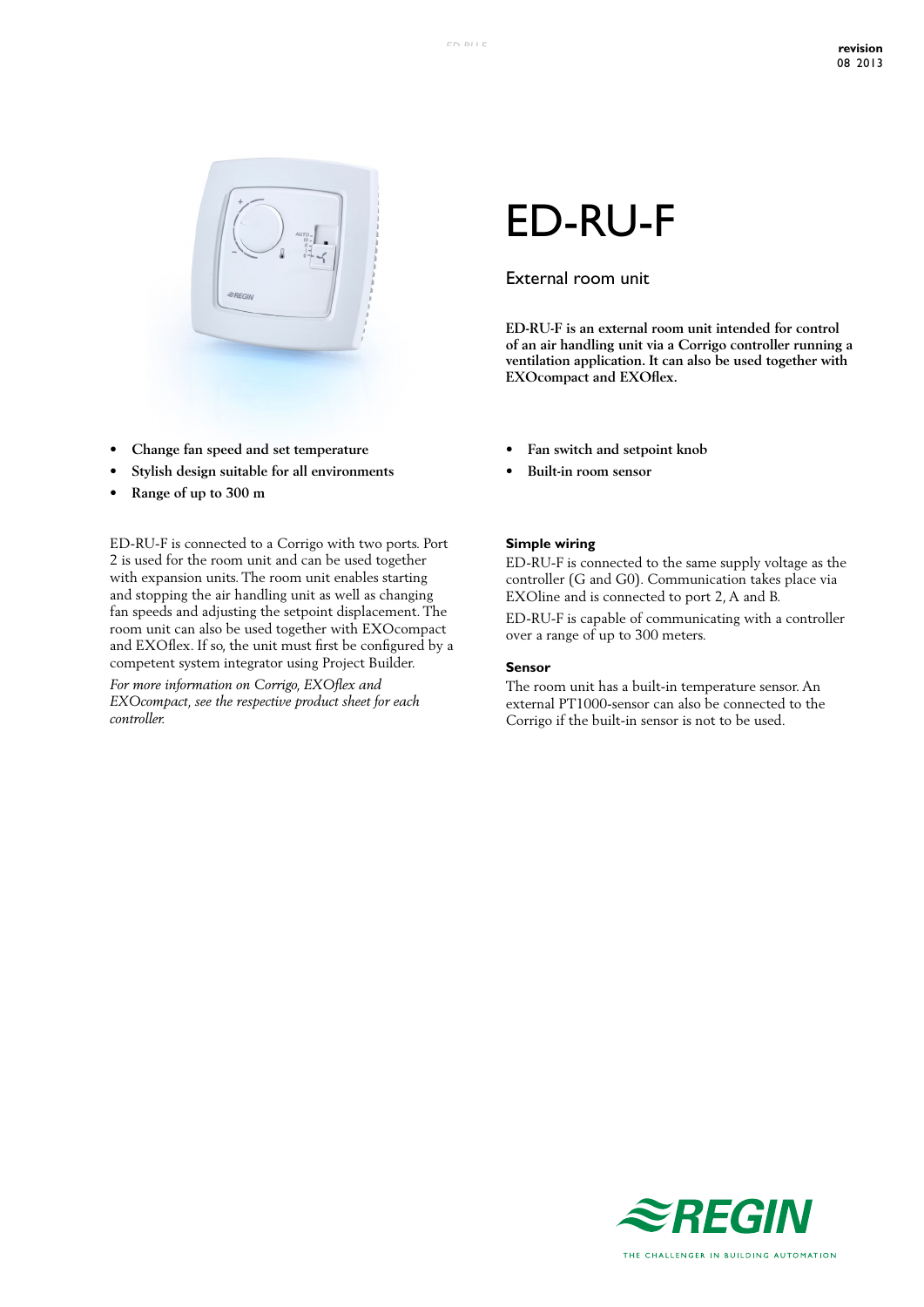#### **Handling**

ED-RU-F has a simple, intuitive design consisting of a setpoint knob and a fan switch.



#### **The setpoint knob**

The maximum permissable adjustment of the setpoint can be configured using the software E tool© (factory setting  $\pm$  3°C).

Depending on the control mode of the Corrigo, the setpoint knob will adjust the actual setpoint. In control mode constant supply air control, the supply air setpoint will be adjusted. In room cascade, the room setpoint will be adjusted. If the control mode is extract air cascade, the extract air setpoint will be adjusted.

#### **The fan switch**

The fan switch is used to set the fan speed. The fan switch will step through the fan levels as follows:

| $\Omega$    | Sets the unit to the "off" position |
|-------------|-------------------------------------|
| Ι.          | Sets the unit to reduced speed      |
| II and III  | Sets the unit to normal speed       |
| <b>AUTO</b> | Sets the unit to auto mode          |

#### **Simple configuration using E tool©**



E tool© is a PC-based program that makes it possible to configure and supervise the settings of a controller via a comprehensive user interface.

E tool© can be used to configure the following options for ED-RU-F:

- Configurable setpoint adjustment (min./max.)
- View/apply setpoint adjustment

The options "Temperature to show in ED-RUD" and "Button On/Off function" are only valid for model ED-RU-D... room units (with display).

E tool© can be downloaded free of charge from Regin's website www.regin.se.